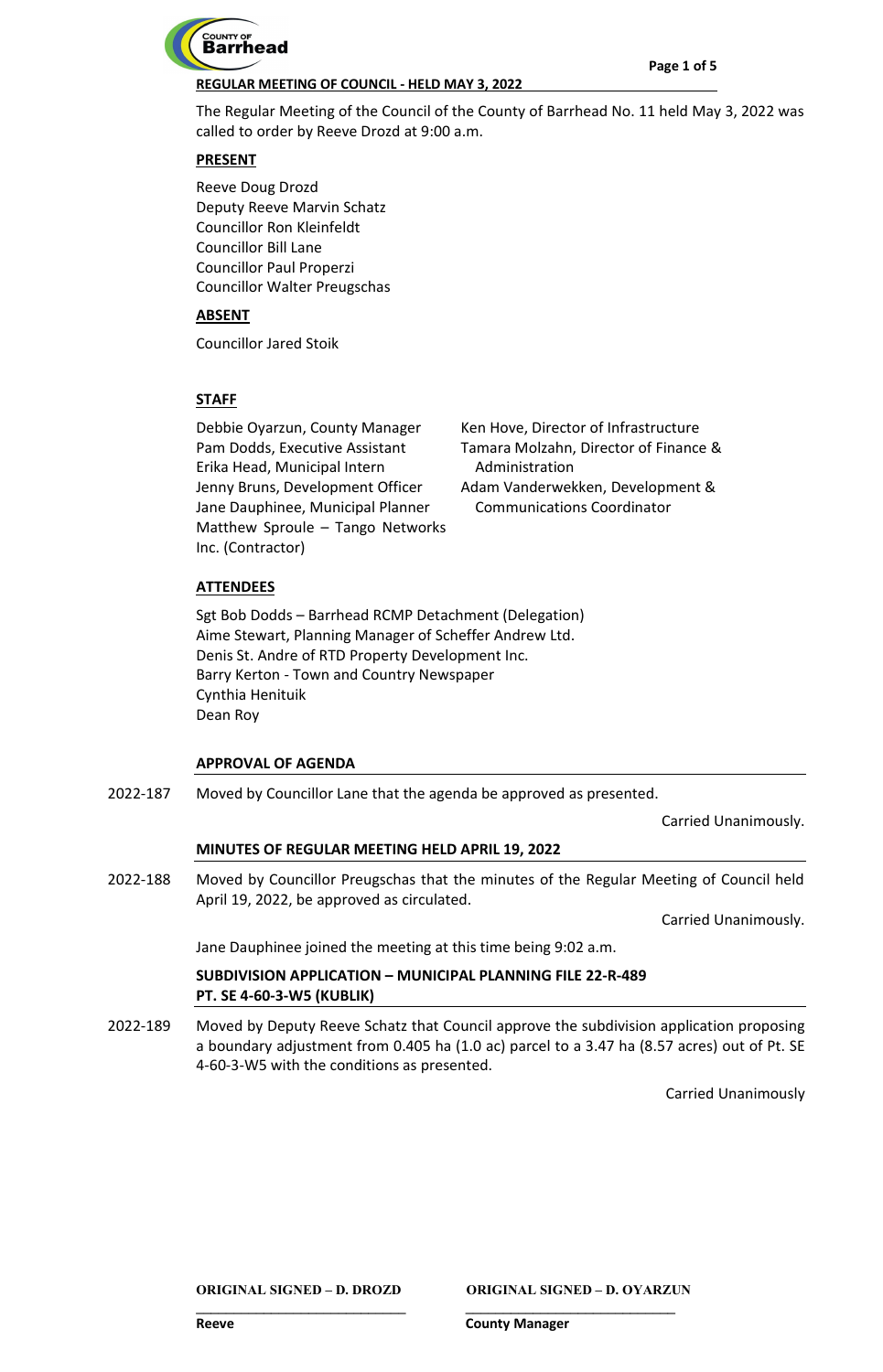

# **2nd READING - BYLAW 1-2022 LAKEVIEW ESTATES AREA STRUCTURE PLAN (ASP) - LOT 1, BLOCK 1, PLAN 1022082 (NW 18-57-2-W5)**

Moved by Deputy Reeve Schatz that  $2^{nd}$  reading be given to Bylaw 1-2022 – Lakeview Estates Area Structure Plan (ASP) - Lot 1, Block 1, Plan 1022082 (NW 18-57-2-W5).

Moved by Councillor Properzi that Bylaw 1-2022 ASP be amended as follows: 2022-190

• Revise Paragraph 3 in Section 4.1 Overall Concept to read as follows:

"All lots that are to be developed will be as per the current Land Use Bylaw for the district which maintains a minimum lot area of 0.2 ha (0.5 acres). It is anticipated that there will in the range be a maximum of 37 lots developed in the five stages. The majority of lots are backing onto green space which is a combination of Environmental (ER) and Municipal Reserve (MR). Duplexes shall not be permitted within the plan area."

Revise Paragraph 4 in Section 4.1 Overall Concept by deleting the 3rd sentence and replacing it as follows:

"To the east of Stage 2, the central wetland is being preserved in Stage 3. Additionally, Stage 2 will include the registration of 2 ER lots including: the central wetland and the lands adjacent to the bed and shore of Lac La Nonne."

Add NEW Paragraph to Section 4.1 Overall Concept to read as follows:

"In order to ensure a high standard of development within the Plan area, the Developer has prepared a Restrictive Covenant with Architectural Controls that will be registered on the title of each residential lot. The Architectural Controls include such items as requiring the constructed dwelling to be a minimum square footage of 1,400 sq. feet for a single storey house or 1,100 sq feet for a two-storey house on one floor and this excludes the area of an attached garage, separate garages to have a similar exterior style as the house and be not less than 2 car and not more than 4 car, allowable fence material, and so on."

- Update Table 1 Designated Site Usage by State in Section 4.2 Site Usage to reflect the change in ER dedication in Stage 2.
- Revise Figure 8 Development Sequence in Section 7 Implementation to include the large, central wetland in Stage 2.
- Revise Section 4.3(c) Tree Removal to read as follows:

"Minimizing the removal of trees in the development is crucial as the intent of the development is to provide ownership of lots in a natural environment. Removal of natural vegetation will be mitigated and reduced to only what is required to provide a suitable building pocket. A maximum of 75% of the lot may be cleared of vegetative cover (including trees) as the building pocket. The building pocket will be identified within the Restrictive Covenant that will be prepared by the developer for approval by the County at time of subdivision and registered on the title of the new lots as a condition of subdivision authority approval. Further, the clearing of vegetation within the ASP area will require a development permit and will generally only be allowed within the building pockets identified in the restrictive covenant. Exceptions may be made, with the approval of the Development Authority, to remove deadfall, hazardous trees and invasive vegetation."

It is noted that adherence to FireSmart principles may require additional tree in order to protect the built form based on recommended setbacks and health of the existing vegetation and amount of understory."

• Add NEW Paragraph to Section 5.2 Stormwater Management System to read as follows:

"To minimize the conveyance of sediment and/or contaminants in surface water runoff during site construction, the Development Authority may require

**ORIGINAL SIGNED – D. DROZD ORIGINAL SIGNED – D. OYARZUN**

**\_\_\_\_\_\_\_\_\_\_\_\_\_\_\_\_\_\_\_\_\_\_\_\_\_\_\_\_ \_\_\_\_\_\_\_\_\_\_\_\_\_\_\_\_\_\_\_\_\_\_\_\_\_\_\_\_**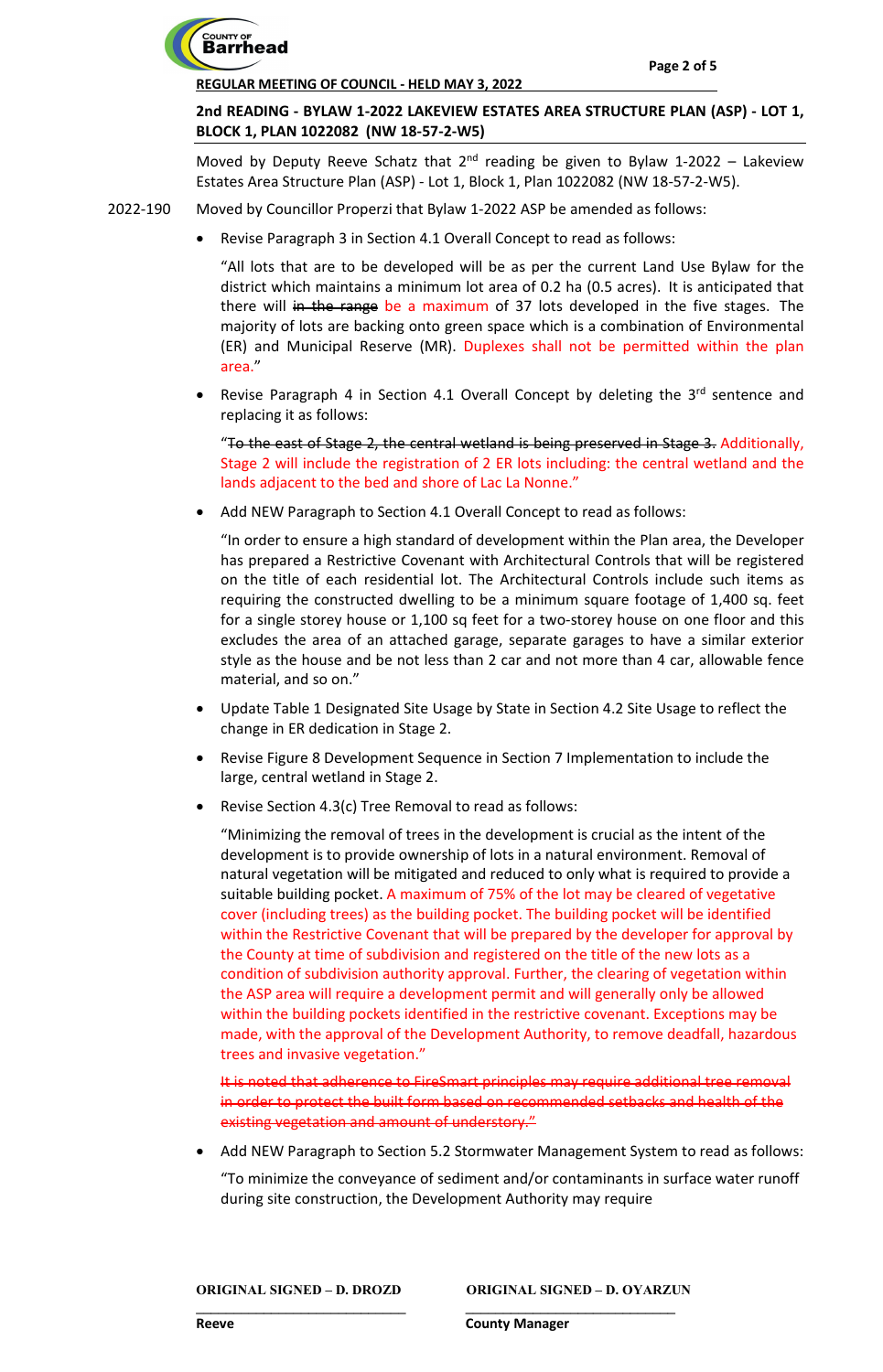**Barrhead** 

development permit applications for: lot grading and drainage, the clearing of vegetation, landscaping and/or the construction of new dwellings and garages on lots within the plan area to include sediment control plans that identify retention areas and / or other silt retention measures that will be employed on site during construction to control run off."

Carried Unanimously.

- Moved by Councillor Lane that Bylaw 1-2022 ASP be amended as follows: 2022-191
	- Section 4.1 Overall Concept edit  $3<sup>rd</sup>$  sentence of paragraph 8 to read as follows: "An additional 6.0-meter setback from the legal surveyed top of bank will also be protected within the Environmental Reserve."
	- Section 5.3 Wastewater edit  $2^{nd}$  sentence of  $2^{nd}$  paragraph to read as follows: "Removal of the wastewater will be via a vacuum pump truck and transported to an offsite treatment facility."
	- Section 5.3 Wastewater edit  $3^{rd}$  sentence of  $2^{nd}$  paragraph to read as follows: "All tanks will comply with Alberta Environment and Parks, Safety Codes, and County of Barrhead standards."

Carried Unanimously.

Previous motion by Deputy Reeve Schatz that  $2^{nd}$  reading be given to Bylaw 1-2022 – Lakeview Estates Area Structure Plan (ASP) - Lot 1, Block 1, Plan 1022082 (NW 18 57-2-W5) be approved as amended. 2022-192

Carried Unanimously.

Jane Dauphinee, Jenny Bruns, Adam Vanderwekken, Aime Stewart and Denis St. Andre departed the meeting at this time being 10:13 a.m.

#### **RECESS**

Reeve Drozd recessed the meeting at this time being 10:13 a.m.

Reeve Drozd reconvened the meeting at this time being 10:13 a.m.

#### **CONTRACT RENEWAL – GRASS CUTTING AT LOCATION #11 (MACGILL ESTATES)**

Moved by Councillor Kleinfeldt that Council approve the Independent Contract Services agreement with Virginia MacGillivray to provide grass cutting services for 2022 on 1.6 acres at County of Barrhead location #11 (MacGill Estates) under the terms and conditions as presented. 2022-193

Carried Unanimously.

#### **PROCLAMATION – ALBERTA RURAL HEALTH WEEK MAY 30 – JUNE 3, 2022**

Moved by Councillor Preugschas that Council proclaims May 30 – June 3, 2022, as Alberta Rural Health Week. 2022-194

Carried Unanimously.

#### **PROCLAMATION – YEAR OF THE GARDEN 2022**

Moved by Councillor Lane that Council proclaims 2022 as the Year of the Garden and June 18, 2022 as Garden Day. 2022-195

Carried Unanimously.

#### **PROCLAMATION – EMERGENCY PREPAREDNESS WEEK**

Moved by Deputy Reeve Schatz that Council proclaims May 1-7, 2022 as Emergency Preparedness Week in the County of Barrhead. 2022-196

**\_\_\_\_\_\_\_\_\_\_\_\_\_\_\_\_\_\_\_\_\_\_\_\_\_\_\_\_ \_\_\_\_\_\_\_\_\_\_\_\_\_\_\_\_\_\_\_\_\_\_\_\_\_\_\_\_** 

Carried Unanimously.

**ORIGINAL SIGNED – D. DROZD ORIGINAL SIGNED – D. OYARZUN**

**Reeve County Manager**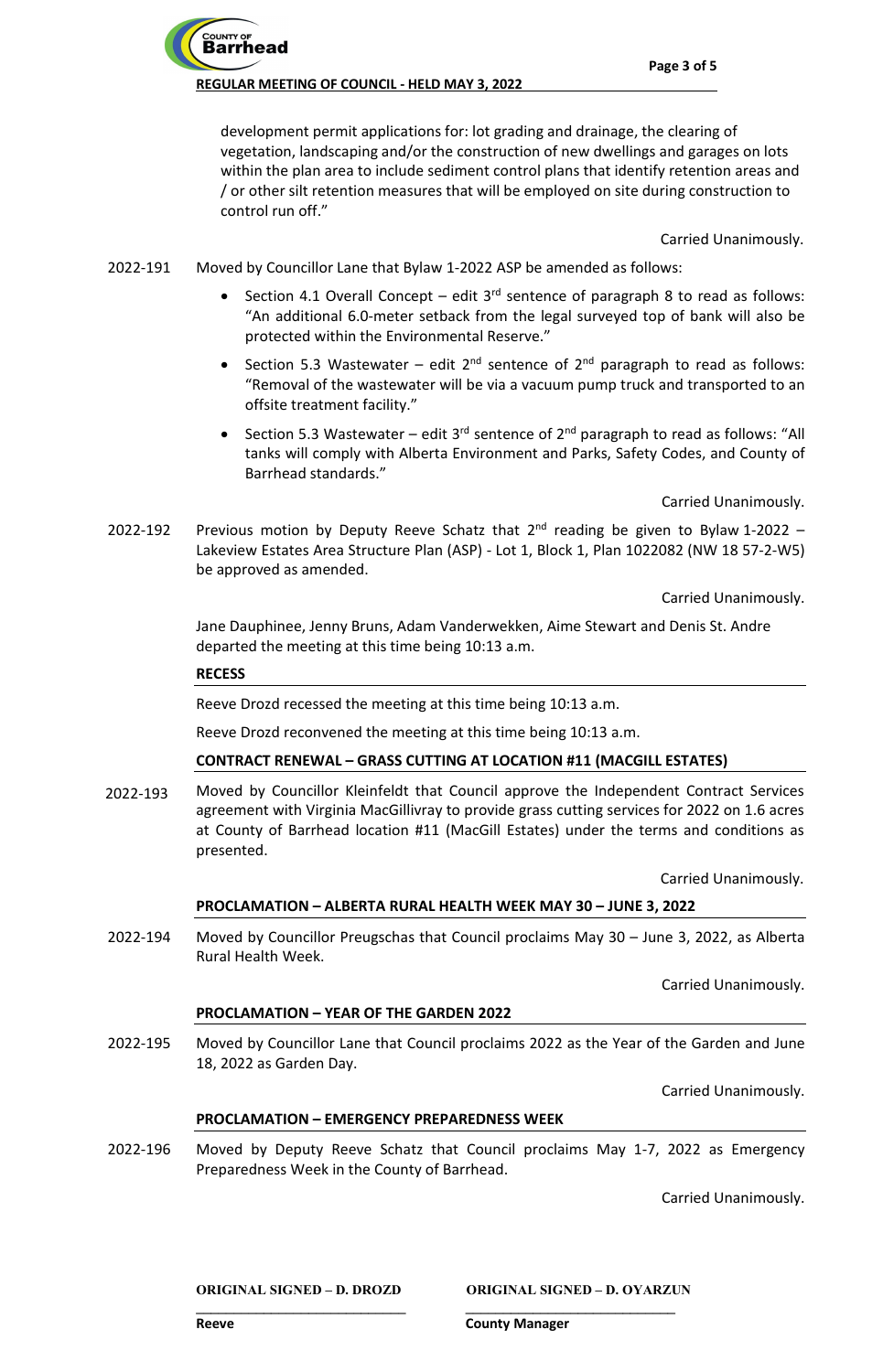

### **ENFORCEMENT SERVICES AGREEMENT WITH LAC STE ANNE COUNTY**

Moved by Councillor Preugschas that Council authorize the Reeve and CAO to sign the Enforcement Services Agreement with Lac Ste Anne County for the provision of eighty (80) hours per month of enforcement services related to Community Peace Officers and Municipal bylaw services. 2022-197

Carried Unanimously.

#### **AGENDA INFORMATION ITEMS**

- Moved by Councillor Properzi that the following agenda items be received as information: 2022-198
	- Letter from Town of Taber to Utilities Commission Re: Increasing Utility Fees dated April 20, 2022
	- Email from National Police Federation (NPF) Re: Community Engagement Final Report dated April 27, 2022
	- FCSS Meeting Minutes March 17, 2022
	- LEPA Meeting Minutes March 23, 2022

Carried Unanimously.

#### **COUNCILLOR REPORTS**

Reeve Drozd reported on his attendance at the BRWC meeting, Rhapsody Award presentation for Dr. Bernes, County Appreciation Supper, LEPA meeting, Volunteer Appreciation Event, and County office duties.

Deputy Reeve Schatz reported on his attendance at the CFYE meeting, Pembina Zone meeting, County Appreciation Supper, and Volunteer Appreciation Event.

#### **PUBLIC WORKS REPORT**

Ken Hove, Director of Infrastructure, met with Council at this time being 11:01 a.m. and reviewed the written report for Public Works and Utilities and answered questions from Council.

Moved by Councillor Lane that the report from the Director of Infrastructure be received for information. 2022-199

Carried Unanimously.

## **2022 ROAD RECONSTRUCTION PROJECT #440 – THROUGH N ½ OF 16-59-4-W5**

Moved by Councillor Lane that Council directs the Reeve and County Manager to sign the agreements for Crop Damages on Backslope Area, Borrow Area and Crop Damage on Access Roads to Borrow Area, and Landscape Borrow Area & Crop Damage on Access Road, for 2022 Year Road Reconstruction Project #440 - through N ½ of 16-59-4-W5. 2022-200

Carried Unanimously.

Ken Hove departed the meeting at this time being 11:14 a.m.

## **COUNCILLOR REPORTS (continued)**

Councillor Kleinfeldt reported on his attendance at the BRWC meeting, Library meeting, Pembina Zone meeting, County Appreciation Supper and successful completion of his  $1<sup>st</sup>$ Aid training.

Councillor Preugschas reported on his attendance at a Provinical ASB meeting, County Appreciation Supper, GROWTH/WILD meeting, Attraction & Retention committee meeting, Pembina Zone meeting, and Wellness Committee meeting.

Councillor Properzi reported on his attendance at the RMA Conference, FCSS meeting, County budget workshop, and County Appreciation Supper.

**ORIGINAL SIGNED – D. DROZD ORIGINAL SIGNED – D. OYARZUN**

**Reeve County Manager**

**\_\_\_\_\_\_\_\_\_\_\_\_\_\_\_\_\_\_\_\_\_\_\_\_\_\_\_\_ \_\_\_\_\_\_\_\_\_\_\_\_\_\_\_\_\_\_\_\_\_\_\_\_\_\_\_\_**